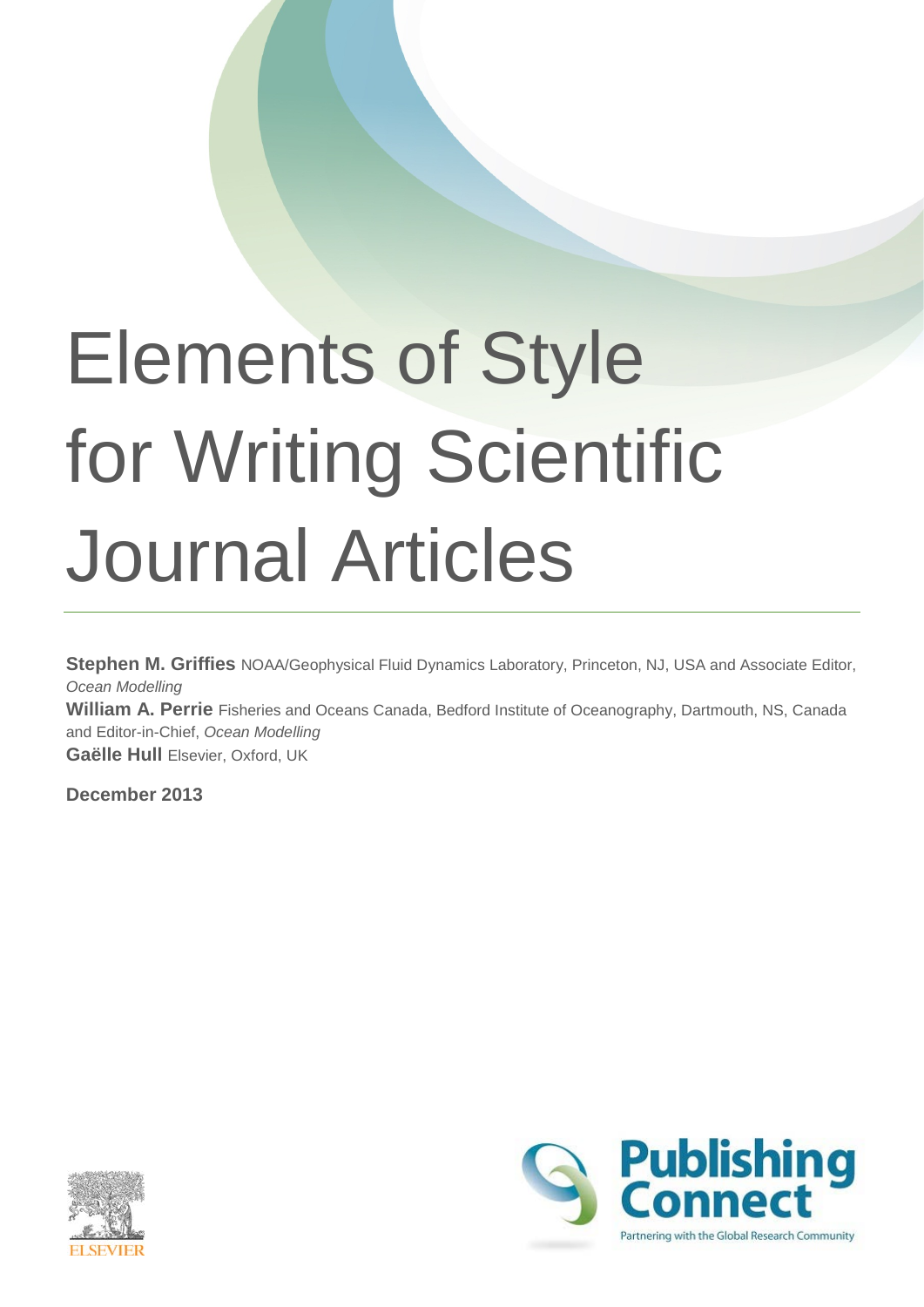



# About this document

- We offer some rules for writing scientific journal articles.
- We focus less on the structure of an article, and more on styles and practices helping transfer scientific information, ideas, and understanding from the author to reader.
- Some material is borrowed from the classic *Elements of Style* by Strunk and White (1918, available at [http://en.wikisource.org/wiki/The\\_Elements\\_of\\_Style\)](http://en.wikisource.org/wiki/The_Elements_of_Style) supplemented by experience from Editors of the journal *Ocean Modelling.*
- Further material is borrowed from the essay: *The Science of Scientific Writing* by Gopen and Swan, published in *American Scientist* in 1990. It is freely available at <http://www.americanscientist.org/issues/pub/the-science-of-scientific-writing>

**We thank the following people for many useful comments and suggestions on drafts of this document:** Venkatramani Balaji, Maria Benito-Herrero, Carolina Dufour, Blair Greenan, Bill Li, Joe Majkut and Liuqian Yu

# **Contents**

|                     | Introduction: Why you cannot ignore manuscript language |
|---------------------|---------------------------------------------------------|
| <b>Section I:</b>   | <b>Basic rules of manuscript language</b>               |
| <b>Section II:</b>  | <b>Classic errors to avoid</b>                          |
| <b>Section III:</b> | Always remember your readers                            |
| <b>Section IV:</b>  | <b>Cross-references and figure captions</b>             |
| <b>Section V:</b>   | Writing and rewriting: Playing the peer-review "game"   |

# The most important rule…

## Write for the busy reader who is easily distracted.

- Most readers have little time to penetrate the full contents of an article.
- Readers will use almost any excuse to put down the paper, particularly when encountering poor writing that leads to reader fatigue and frustration.
- Make each sentence, paragraph, subsection, section, figure, derivation, etc. coherent and easily digestible nuggets of information.
- Your job as a writer is to communicate information and knowledge in a compelling and well written manner.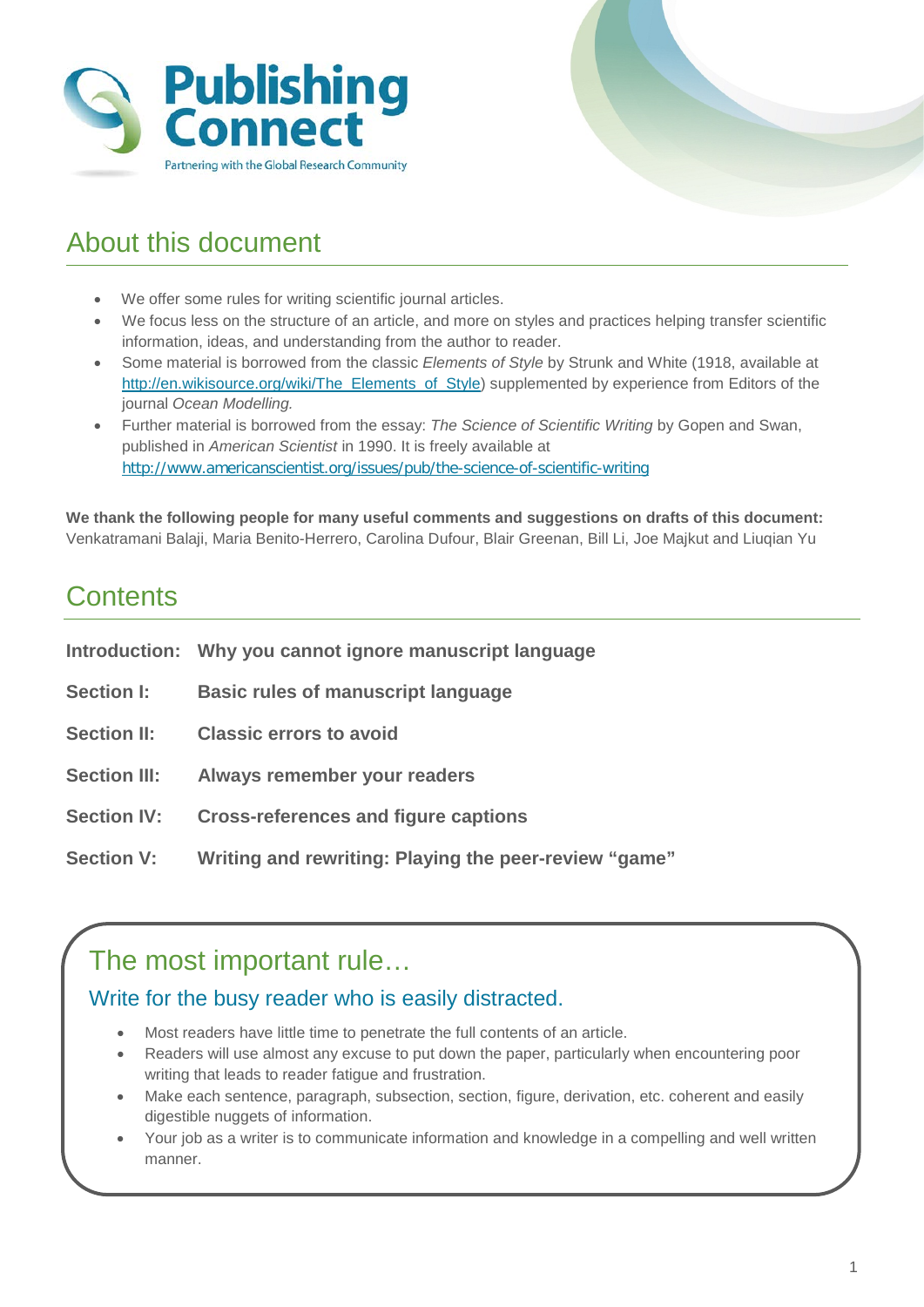

# Introduction: Why you cannot ignore manuscript language

## Why is language important?

#### **Poor language quality can delay or block publication.**

It is important to take seriously the presentation of your manuscript, especially the language you use to communicate results. Clarity in writing reflects on clarity in thought. Science is far more than mere fact recording. Written communication is key to transmitting knowledge and rendering an impact on the field.

Without clear and proper language, readers will not grasp the full message or impact of your work. Even though the findings you report might be cutting edge, poor language quality, including errors in grammar, spelling or language usage, could delay publication or lead to outright rejection of the paper.

#### **Always use proper English.**

Use proper English **throughout the entire manuscript**, and do not forget the captions and headings in figures, charts, graphs, and photos.

## Do publishers correct language?

#### **No; it is the author's responsibility… … but resources are available.**

Often authors assume that the publisher will correct the language of their manuscript after it has been accepted, but this assumption is not correct. It is actually the author's responsibility to make sure a paper is in the best form possible.

Doing so means correcting the rudimentary issues related to grammar and spelling, as well as providing a clear, logical, and connected story-line.

Though publishers do not correct language, they do often provide resources for authors who are less familiar with the conventions of international journals. Please check your publisher's Guide for Authors website for more information.

Some publishers may also perform technical screening prior to peer review. If the quality of the language of your paper does not meet a journal's minimum standards, it can be returned to you for improvement.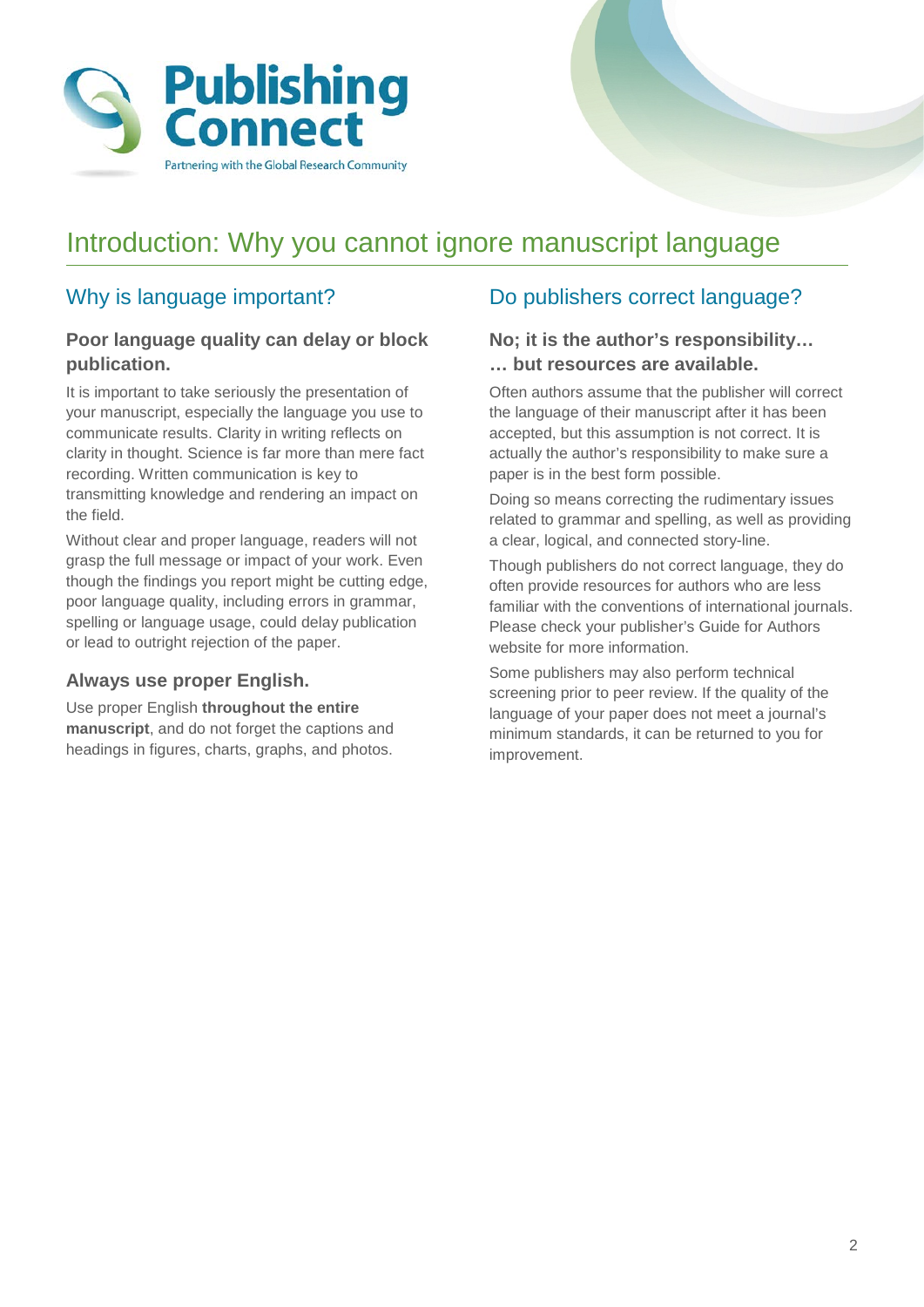

# Section I: Basic rules of manuscript language

## Manuscript language: overview

**Manuscript language should be:**

- → **Accurate**
- → **Concise**
- → **Clear**
- → **Objective**

Prevent spelling errors by using a spellchecker in English. Additionally, other common language errors involve:

- Tenses
- Grammar
- **Sentences**
- **Paragraphs**

You should always read the journal's Guide for Authors to check for any additional language specifications.

## Manuscript language: tenses

Take care to use the proper tenses when describing your work and findings. Being consistent and correct in your use of tenses makes your paper easier to understand.

#### **Present tense:**

Use the present tense for known facts and hypotheses, for example, *"the average life of a honey bee IS 6 weeks..."*

#### **Past tense:**

Use the past tense for describing experiments that have been conducted and the results of these experiments, for example *"The average life span of bees in our contained environment WAS 8 weeks…"*

#### **Remember:**

Avoid shifting tenses within a unit of text: paragraph, sub-section or section.

## Manuscript language: grammar

#### **Use the active voice to shorten sentences.**

The passive voice can be used in the Methods section of a paper but otherwise, the active voice will usually shorten sentences and make them more dynamic and interesting for the reader.

Use the active phrase *"we found that…"* freely, which is a quick signal to the reader that you are describing one of your results. This expression is also much more concise and to the point than writing in the passive voice, as in, for example, *"it has been found that there had been…"*

#### **Avoid abbreviations and acronyms.**

- Avoid **contractions** such as *"it's"*, *"isn't",* or *"weren't"* which are not often used in professional writing.
- Avoid **abbreviations/acronyms** except for very well-known ones.
- Avoid acronyms as replacement for citations.
- Avoid acronyms in the abstract and conclusion.

#### **Eliminate redundant words or phrases.**

- *due to the fact that* → *because* or *since*
- *immediately apparent* → *apparent*
- *in the case that* → *in case*
- *and also* → *and*
- *in order to determine* → *to determine*
- *to try and determine* → *to determine*

#### **Double-check unfamiliar words or phrases.**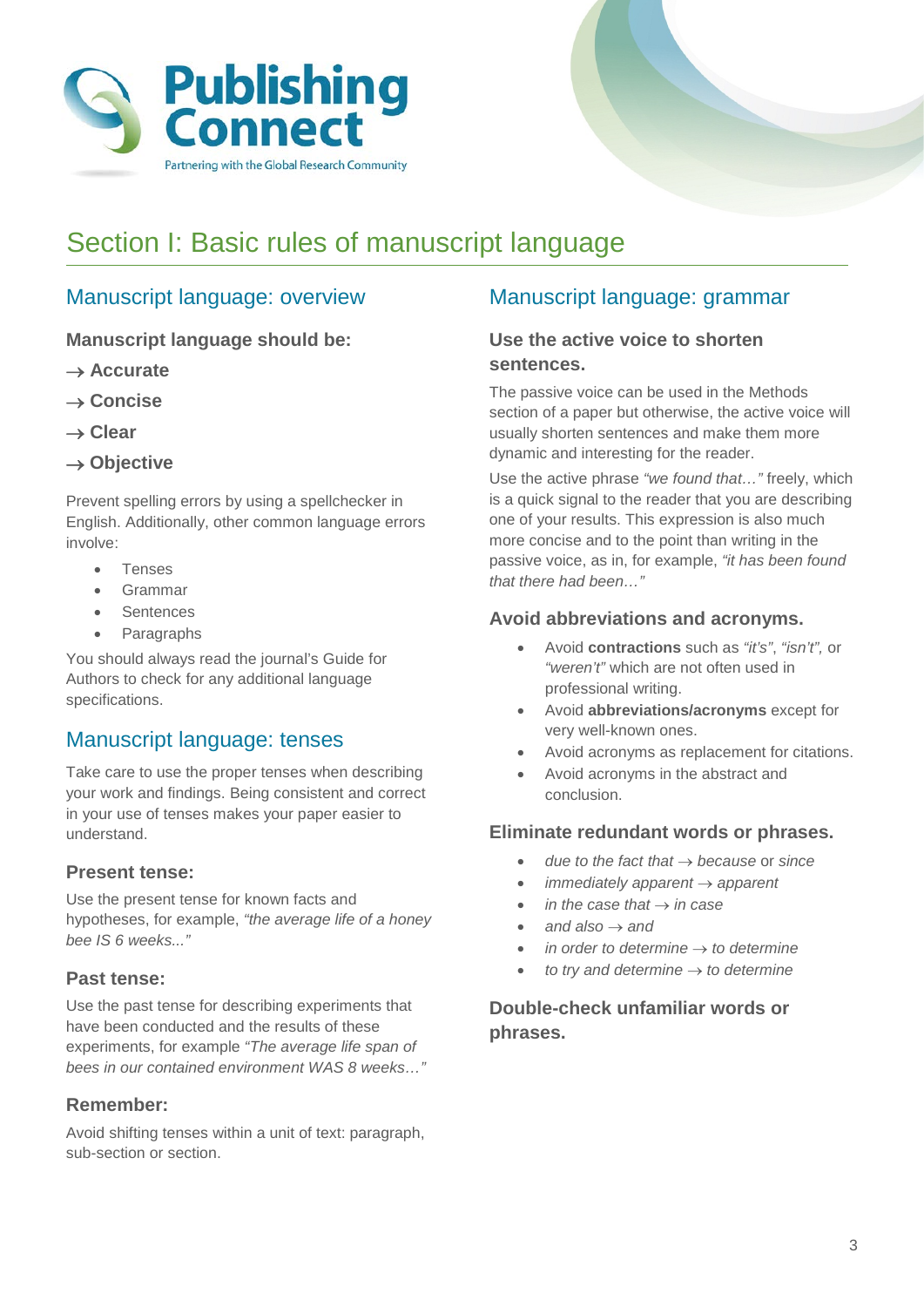

# Section I: Basic rules of manuscript language (continued)

### Manuscript language: sentences

To write a successful manuscript, first be aware of the **sentence structure** you use.

#### **W**r**ite direct and short sentences.**

The average length of sentences in scientific writing is only about 12-17 words.

#### **Include only one piece of information per sentence.**

Sentences should be constructed in **short, factual bursts.** Long and complicated sentences tend to confuse readers.

#### **Avoid making multiple statements in one sentence.**

Convey only a single idea per sentence. Link sentences together within a paragraph to provide a clear story-line.

#### **Keep related words together.**

Closely place the subject and verb to allow the reader to understand what the subject is doing.

#### **Pay attention to the order in which you write a sentence.**

The "stress position" within a sentence contains new information to be emphasized. The "topical position" contains "old" information leading up to the point of emphasis. The topical position comes before the stress position.

**Avoid:** *"This ocean basin was warmer during 2012 than any period found in the observational database, based on our analysis of recent ship-based measurements."*

**Write:** *"Based on our analysis of recent ship-based measurements, this ocean basin was warmer during 2012 than any period found in the observational database."*

#### **Put statements in a positive form.**

- **Positive**: *"He usually came late."*
- **Negative**: *"He is not very often on time."*

#### Manuscript language: paragraphs

- Have one paragraph for each distinct topic.
- Begin a paragraph with a topic sentence, and end in conformity with the beginning.
- Avoid a succession of loose sentences.
- Parallel structures are simpler to parse as a reader. Retain consistent tenses within each paragraph.
- Provide a logical transition from one paragraph to another to render a clear flow, thus guiding the reader from one topic to another.
- Paragraphs are similarly constructed to sentences, bringing the reader from the "familiar" at the start to new ideas towards the end.
- Fill logical holes empathizing with a smart reader who genuinely wants to understand the flow of ideas.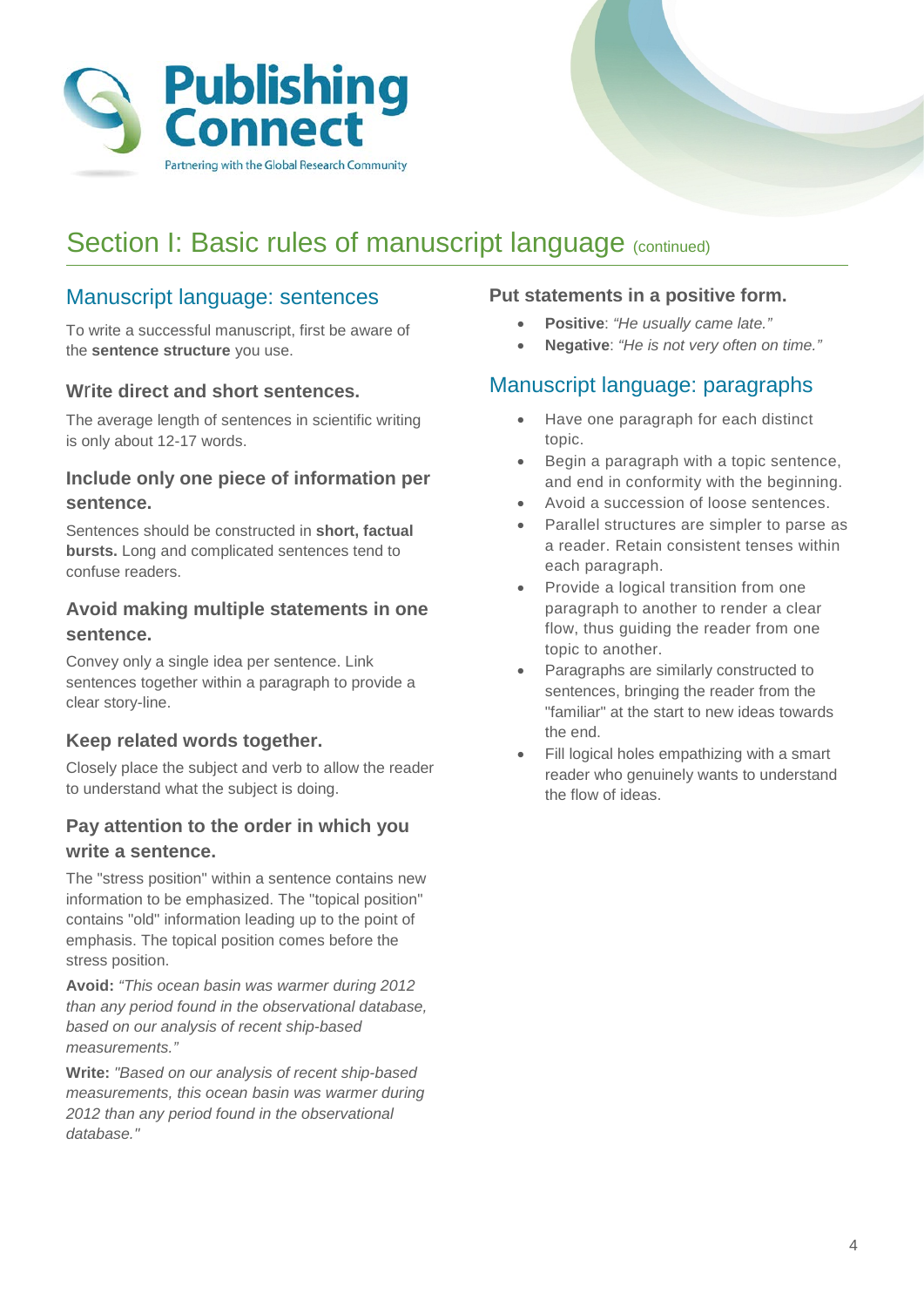



# Section II: Classic errors to avoid

# Avoid using *"this*" unqualified.

**Avoid:** *"We found this to be the most important facet of the ocean's dynamical response."*

**Write:** *"We found this feature of the thermocline to be the most important facet of the ocean's dynamical response."*

- What does *"this"* refer to? If the reader must guess, then the guess could be wrong.
- Even when it is "obvious" what *"this"*, *"that"*, *"these"*, or *"those"* refer to, the author serves the reader well by clearly qualifying.

# Avoid too many successive prepositional phrases.

**Avoid:** *"We ran a model simulation of the ocean for research into the evolution of the thermocline."*

**Write:** *"We ran an ocean model simulation to conduct research into thermocline evolution."*

- Run-on prepositional phrases are awkward to read.
- They can rapidly lead to reader fatigue.

# Avoid subjective or redundant words or phrases that will date the paper.

- *"high resolution"*
- *"new result"*
- *"latest finding"*

# Avoid subjective or judgmental adjectives.

**Avoid:** *"We use a simple model of the ocean's thermocline to describe the dynamical response."* 

**Write:** *"We use an idealized model of the ocean's thermocline based on approximating the continuous stratification with two immiscible fluid layers to describe the dynamical response."*

- *"Simple"* has meaning to the reader only when the authors explain the opposite "complex" or "realistic" or "complete".
- Readers should not be asked to read the mind of the authors, nor to share the authors' opinion.

## Avoid expressions of belief.

**Avoid:** *"We believe this model result to be true."*

**Write:** *"We show through our analysis that this model result is consistent with the empirical evidence."*

- Communication of science is not about conveying belief.
- Rather, it is about logically developing lines of evidence that lead one to a hypothesis, theory, or conclusion based on the evidence.

# Avoid loose statements and back to back adverbs.

**Avoid:** *"The ocean model simulation ran quickly and cheaply."*

**Write:** *"The ocean model simulation required 1200 hours using 100 computer processors."* 

• What is *"quickly*" and *"little cost"?*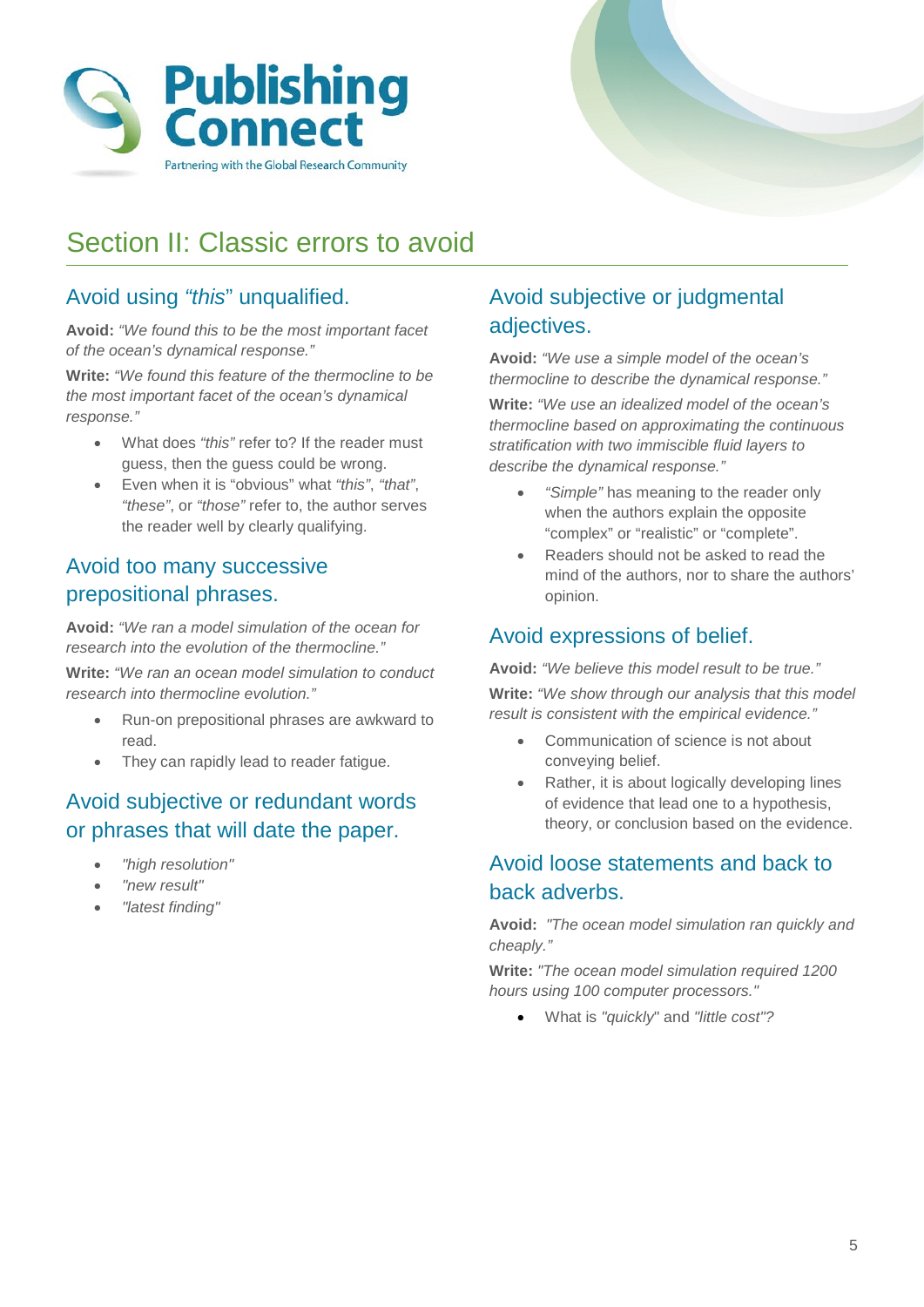



# Section III: Always remember your reader.

# Abstract: the key points

- Abstract: the key points • The abstract provides a concise summary of the key aims and results.
- If it is not clear and interesting, readers often will read no further.

#### $\frac{1}{2}$  is not contributed with  $\frac{1}{2}$  interesting, readers of  $\frac{1}{2}$ *What am I about to read?* The introduction

- The introduction should lay the ground-work for why the paper is worth reading, and<br>hot situation of the path fits all the deexisting literature. describe where the work fits within the
- Introduce the novel elements of the paper in the introduction, thus providing motivation for the reader to penetrate the main text.

the paper sooner rather than later. introduction too long. Get to the key parts of the • Do not over-burden the reader by making the introduction too long. Get to the key parts of

# **What did I just read?** The discussion and conclusion

- and conclusion and why it was significant. • Readers need to know what they have read
- Remind the reader why this paper was worth reading and publishing.
- Concluding sections also provide a venue to set the stage for future research directions.

# Section IV: Cross-references and figure captions

# Thorough cross-referencing Thorough cross-referencing

- Cross-reference equations, figures, and Cross-reference equations, figures, and sections both by their number and by their sections both by their number and by their name. name.
	- **Write** "…as seen in the continuity **Write** *"…as seen in the continuity equation (12)"*
		- **Not** "…as seen in the equation (12)." **Not** *"…as seen in equation (12)."*
	- **Write** "…as shown in the transport time time series in Fig. 13." *series in Fig. 13."*
		- **Not** "…as shown in Fig. 13." **Not** *"…as shown in Fig. 13."*
	- **Write** "…as discussed in the methods  $m \angle 2.$ *Section 2."*
		- **Not** "…as discussed in Section 2." **Not** *"…as discussed in Section 2."*
- Asking the reader to page back in the text Asking the reader to page back in the text intensifies reader fatigue. intensifies reader fatigue.
- Put your head in the reader's head to Put your head in the reader's head to determine when it is useful to provide "hand-determine when it is useful to provide "handholding" in a discussion or a derivation, holding" in a discussion or a derivation, whereby you identify useful cross-whereby you identify useful cross-referencing.

# Figures and Captions Figures and captions

Figures can be the most important part of a paper. Figures can be the most important part of a paper. Produce clear and high quality figures along with Produce clear and high quality figures along with thorough captions. thorough captions.

- Avoid excessive numbers of figures: Avoid excessive numbers of figures: judiciously select those figures that clearly judiciously select those figures that clearly support the presentation. support the presentation.
- Allow the reader to digest a figure's main Allow the reader to digest a figure's main points without reading the text. points without reading the text.
- Produce high quality figures, even on the first Produce high quality figures, even on the first submission! submission!

• When available, embed figures within main When available, embed figures within main text of the submitted manuscript to avoid reviewers needing to page back/forth, which in turn breaks the reading.